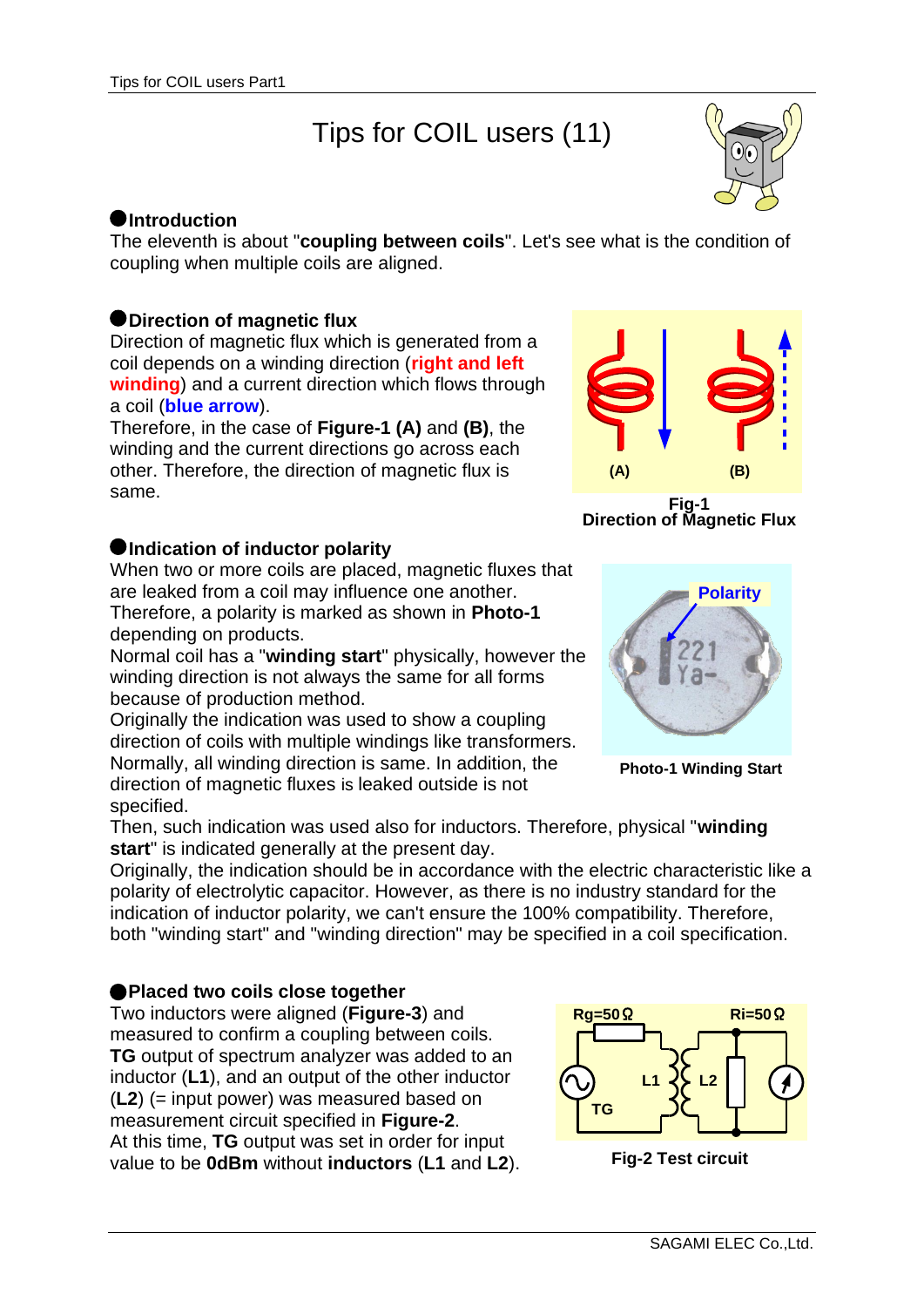

Two individual coils being coupled is the same structure as transformer. Therefore, some power of either coil is transferred to the other coil. However, generated power is very small because the coupling is not so much as the transformer has.



In the case of the unshielded inductor, input power decreases (=coupling is small) because not all leaked magnetic fluxes enter into the adjacent coil. In the case of the shielded inductor, the graph shows that the input power decreases about **20dB** more than the unshielded one due to the effect of magnetic shield. Then in the case that the shielded inductors are separated about **4mm** (about half of dimension) and measured, it was confirmed that the input power decreased about **10dB**(**light blue**). You can find that the shielded inductor performs effectively when multiple coils are closely placed.



**Graph-1 Comparison with 7A10N and** 



**Graph-2 Characteristic of DBE1010H**

We have some types of **2 in 1** products among our class D amplifier coils. For those products, we achieved the reduction of mounting work by half and reduced the mounting area by putting two coils together.

When two coils are closely placed. coupling between coils is concerned. However, in fact, each coil has a large shield effect and coupling between coils is very small.

**Graph-2** shows measurements of our DBE1010H, **2 in 1** type for class D amplifier. The coupling between coils is smaller than when the normal shielded coils are aligned.

**2 in 1 Type**